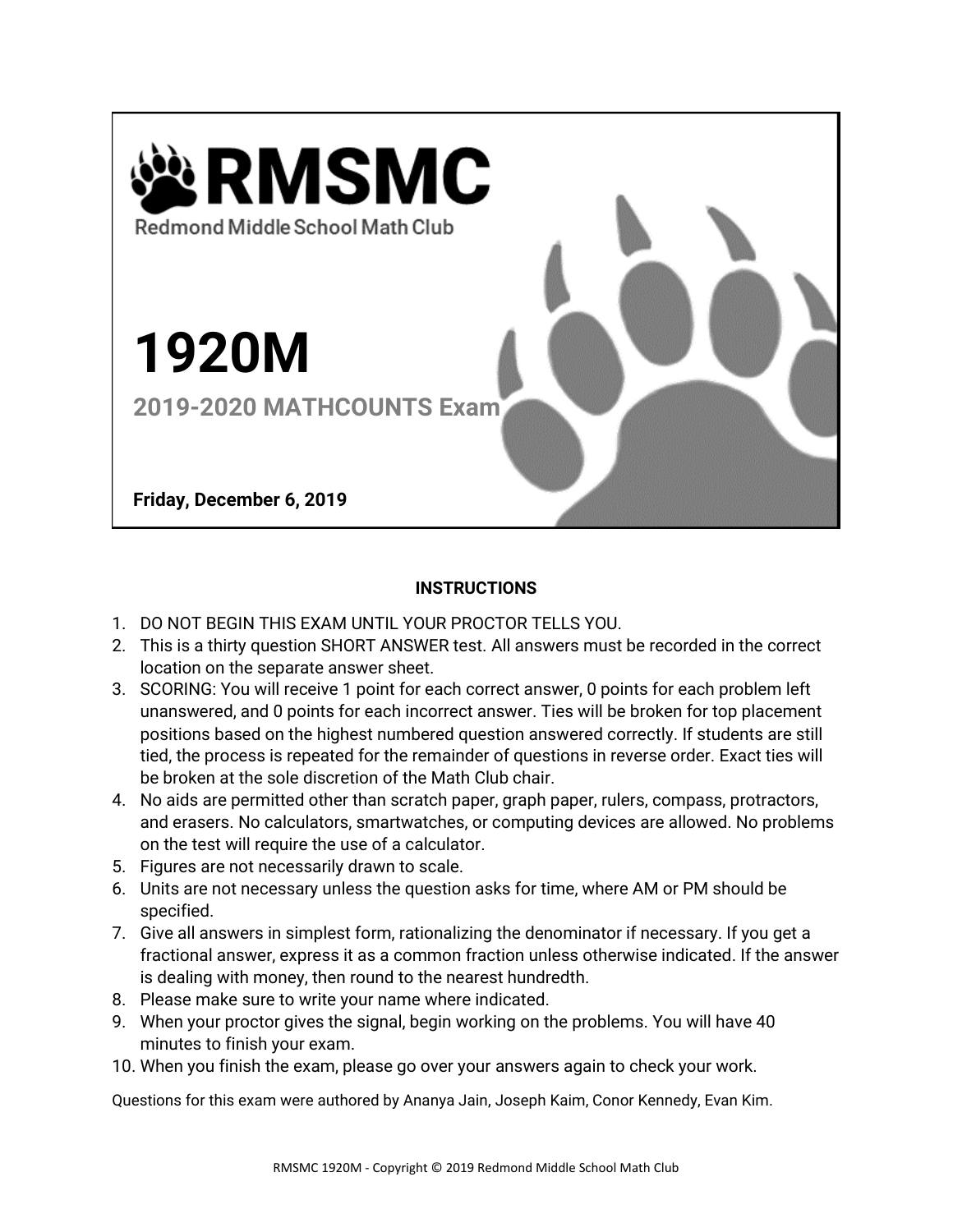## **ANSWER SHEET**

| Name  | Score 1          | Score 2          | <b>Final</b> |
|-------|------------------|------------------|--------------|
| Grade | <b>Initial 1</b> | <b>Initial 2</b> |              |

| Score 1          | Score 2          | <b>Final</b> |
|------------------|------------------|--------------|
| <b>Initial 1</b> | <b>Initial 2</b> |              |

**Do not write in shaded regions.**

|                          | <b>Answer</b> | $1$ or $0$ | $1$ or $0$ |                    | <b>Answer</b> | $1$ or $0$ | $1$ or $0$ |
|--------------------------|---------------|------------|------------|--------------------|---------------|------------|------------|
| 1                        |               |            |            | 16                 |               |            |            |
| $\frac{2}{3}$            |               |            |            | 17                 |               |            |            |
|                          |               |            |            | 18                 |               |            |            |
| $\overline{\mathcal{A}}$ |               |            |            | 19                 |               |            |            |
| 5                        |               |            |            | 20                 |               |            |            |
| 6                        |               |            |            | 21                 |               |            |            |
| $\overline{7}$           |               |            |            | 22                 |               |            |            |
| 8                        |               |            |            | 23                 |               |            |            |
| 9                        |               |            |            | 24                 |               |            |            |
| 10                       |               |            |            | 25                 |               |            |            |
|                          |               |            |            | 26                 |               |            |            |
| 12                       |               |            |            | 27                 |               |            |            |
| 13                       |               |            |            | 28                 |               |            |            |
| 14                       |               |            |            | 29                 |               |            |            |
| 15                       |               |            |            | 30                 |               |            |            |
|                          | 1-15 Total    |            |            | <b>16-30 Total</b> |               |            |            |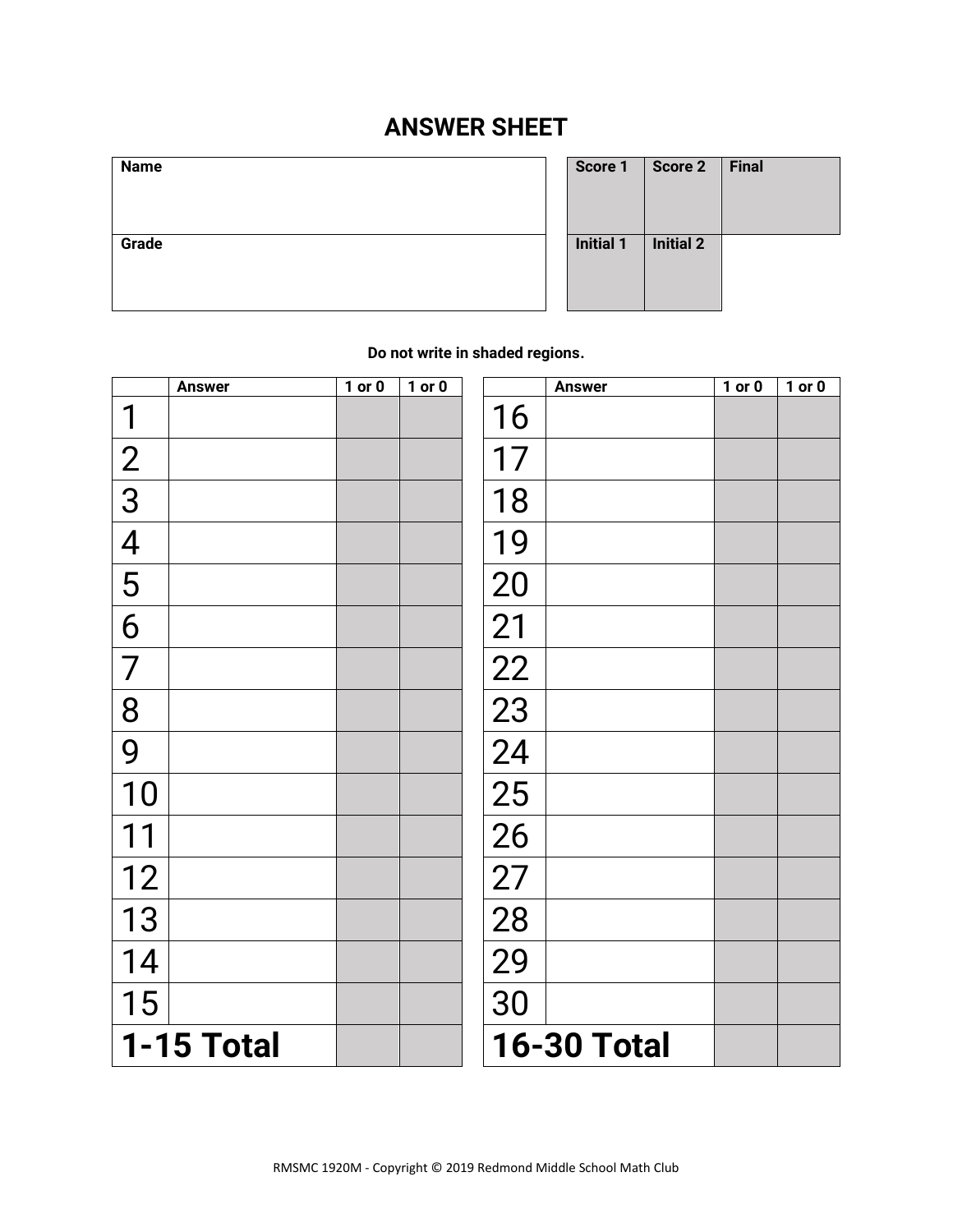- 1. John and Johnna each roll an icosahedron. What is the probability that John rolls a prime and Johnna rolls a multiple of 3?
- 2. Billie has a triangle with side lengths of 3. How much more area would she be adding to her triangle if she increased the side lengths by 1?
- 3. New York is approximately 215 miles from Boston. If Cassius can average 50 miles an hour while going from New York to Boston, and 80 miles an hour back, what will his average speed be over the entire journey? Answer to the nearest tenth.
- 4. Convert  $14641<sub>7</sub>$  to base 10.
- 5. If a sphere has a radius of  $2\sqrt{2}$  inches, what is the ratio of its volume to its surface area? Answer in simplest form.
- 6. Four people are arguing about the time they are going to sleep. Stated are their conditions:
	- Person 1 will go to bed only immediately after person 3.
	- Person 2 will only sleep first if person 4 goes last.

Given that Person 4 sleeps third, which order do they sleep in? Give your answer as a 4-digit number with the first person to sleep as the first digit, the second person to sleep as the second digit and so on.

- 7. A set of six positive integers has a mean and median of 11. If the unique mode of this dataset is 4, what is its maximum possible range?
- 8. At Redmond Middle School, there are 50 eighth graders. Of them, 29 play the flute and 31 play the recorder (they're different instruments), with all of those not playing the flute playing the recorder. At the same time, 10 are learning to play guitar, with all guitar players playing the flute and not the recorder. How many flute players play only the flute?
- 9. If the pattern shown below continues, how many shaded squares would be in the 6th stage?



10. In how many ways can you pick three cards from a standard 52-card deck (order does not matter) such that at least two of the cards are black and exactly one face card (Jack, Queen, or King) is chosen?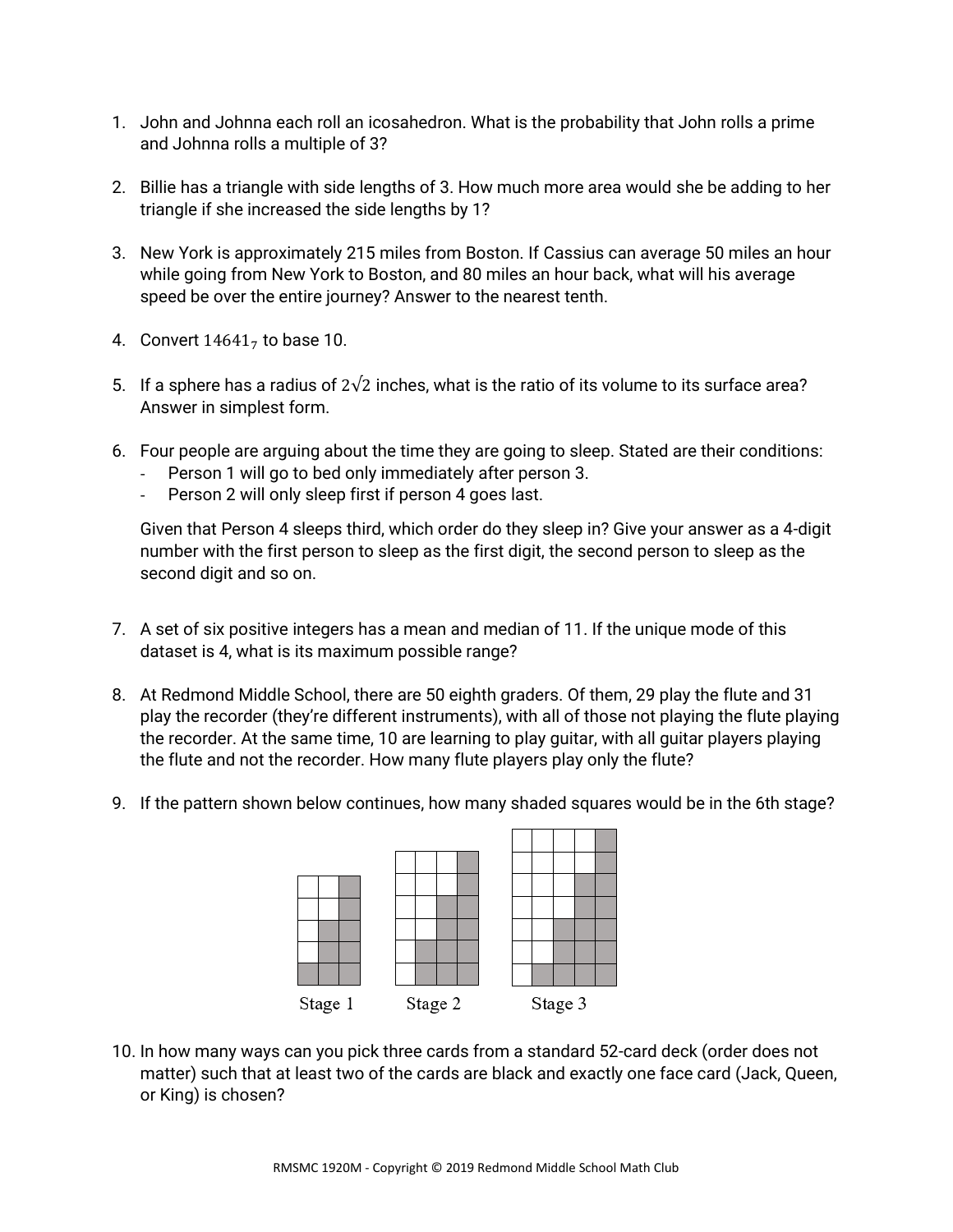- 11. Mr. Keanu and Mr. Reeves mow a lawn together. Mr. Keanu can mow a single lawn in 45 minutes and Mr. Reeves can mow a lawn in 30 minutes. If Mr. Keanu starts mowing at 2:00 PM and Mr. Reeves begins mowing at 2:15 PM, what time do they finish mowing the lawn?
- 12. A tower is made by stacking cylinders, each subsequent cylinder having half the diameter and half the height of the one under it. If the very bottom cylinder has a diameter of 4 and a height of 4, what is the total volume?
- 13. Consider the figure to the right. Given that  $\angle D = \angle C =$ 90°, ∠*DOA* = 60°, *AD* =  $\sqrt{3}$ , and *BC* = 2 $\sqrt{3}$ , Find DC.



- 14. Spider Rick has 3 legs and needs to pick 3 socks from his drawer. On a normal day with his sock drawer full, he has 6 blue socks and 8 red socks. If he requires that at least 2 of his socks match, what is the probability that the first 3 socks he selects meets his requirements as a percentage?
- 15. Let  $\triangle$  ABC have sides of length 7, 8, and 9. If  $\triangle$  DEF is similar to  $\triangle$  ABC, has integer side lengths and has two sides of length 42 and 54, then what is the absolute difference between the perimeters of the two triangles?
- 16. What is the remainder of  $7^{2019}$  when divided by 100?
- 17. Triangle ABC is inscribed in a circle. If ∠BAC = 44 ° and the measure of ∠ABC is three times the measure of  $∠BCA$ , what is the measure of minor arc AB?
- 18. An equilateral triangle is inscribed inside a circle, which is then inscribed inside a regular hexagon. If the area of the triangle is  $4\sqrt{3}$ , what is the area of the region outside the triangle but inside the hexagon?
- 19. How many times a day do all the digits of a 12-hour digital clock form an arithmetic sequence? Note that the clock does not use a leading zero (it displays 1:23, not 01:23).
- 20. Jack and Jill are celebrating their shared birthday by having a cake. They decide to cut the cake in an interesting way. First, they split the cake into thirds, then they split one of the thirds into fifths and another of the thirds into quarters. Given that Jack had exactly half of the cake but fewer slices than Jill, how many slices did Jill have?